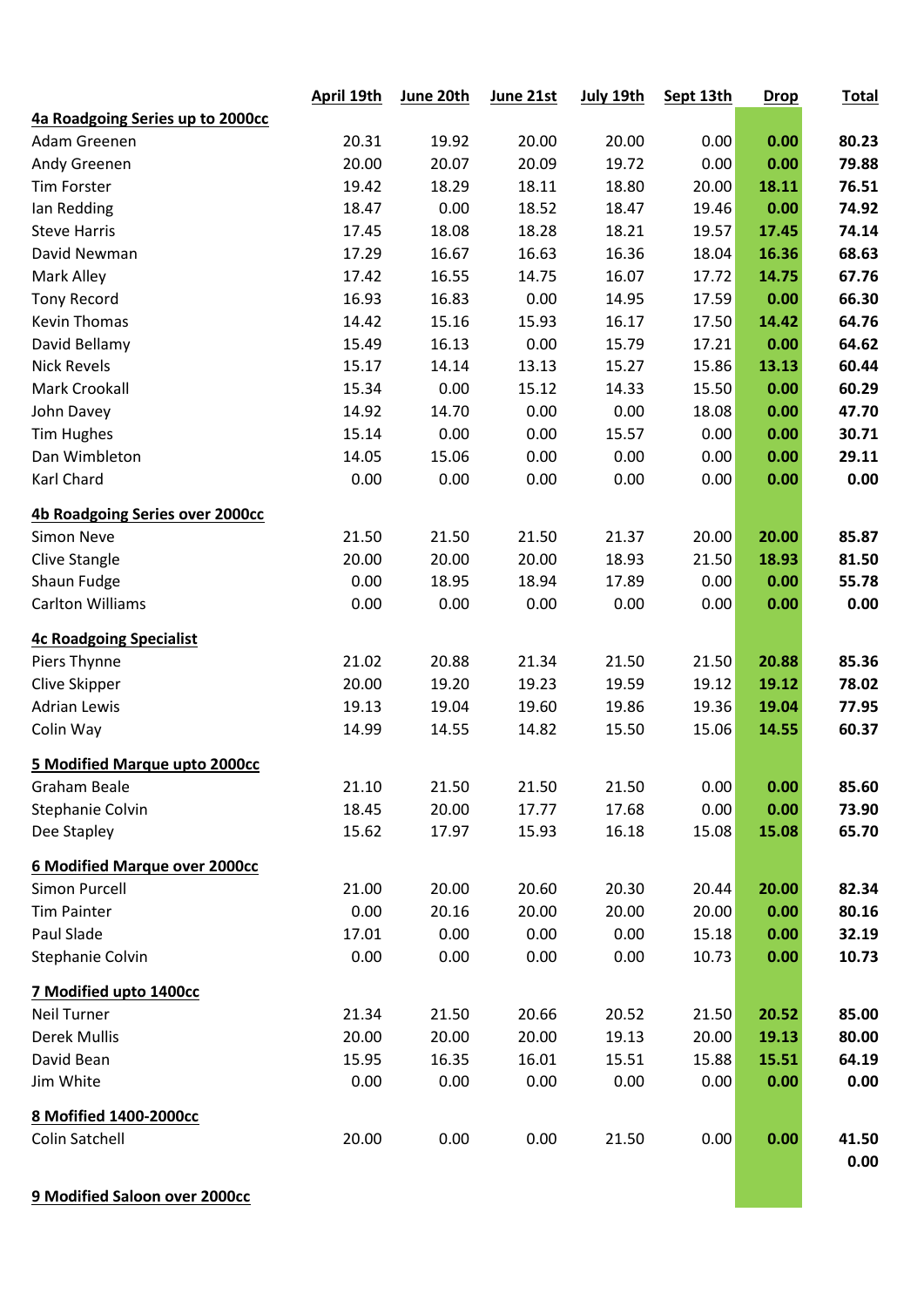| <b>Stephen Moore</b>                      | 21.50 | 21.50 | 21.50 | 22.50 | 21.50 | 21.50 | 87.00         |
|-------------------------------------------|-------|-------|-------|-------|-------|-------|---------------|
| 10 Modified Saloon over 2000cc            |       |       |       |       |       |       |               |
| Mark Walker                               | 0.00  | 20.00 | 20.00 | 17.57 | 20.00 | 0.00  | 77.57<br>0.00 |
| 11 Modified Specialist upto 2000cc        |       |       |       |       |       |       |               |
| Antony Orchard                            | 0.00  | 21.00 | 0.00  | 21.25 | 21.00 | 0.00  | 63.25         |
| <b>12 Modified Specialist over 2000cc</b> |       |       |       |       |       |       |               |
| Mike Rudge                                | 20.00 | 21.00 | 21.00 | 0.00  | 20.50 | 0.00  | 82.50<br>0.00 |
| <b>13 Historically Interesting</b>        |       |       |       |       |       |       |               |
| Hugh Kemp                                 | 0.00  | 21.50 | 21.50 | 0.00  | 0.00  | 0.00  | 43.00         |
| Mike Broome                               | 0.00  | 0.00  | 0.00  | 0.00  | 20.00 | 0.00  | 20.00         |
| 14 Hillclimb Super sports                 |       |       |       |       |       |       |               |
| 15 Sports Libre upto 2000cc               |       |       |       |       |       |       |               |
| Jonathan Gates                            | 21.50 | 21.50 | 21.50 | 0.00  | 21.50 | 0.00  | 86.00         |
| Chris Cannell                             | 0.00  | 20.00 | 20.00 | 21.50 | 20.00 | 0.00  | 81.50         |
| Peter Steel                               | 20.00 | 17.69 | 16.87 | 19.37 | 18.83 | 16.87 | 75.89         |
| <b>Tim Pitfield</b>                       | 19.88 | 0.00  | 17.06 | 0.00  | 18.89 | 0.00  | 55.83         |
| David Frampton                            | 0.00  | 0.00  | 0.00  | 0.00  | 0.00  | 0.00  | 0.00          |
| 16 Sports Libre over 2000cc               |       |       |       |       |       |       |               |
| Keith Diggle                              | 20.00 | 21.50 | 21.50 | 20.00 | 20.00 | 20.00 | 83.00         |
| <b>Chris Cannell</b>                      | 20.70 | 0.00  | 0.00  | 0.00  | 0.00  | 0.00  | 20.70         |
| <b>17 500 Racing</b>                      |       |       |       |       |       |       |               |
| John Forsyth                              | 13.96 | 21.00 | 19.04 | 0.00  | 16.91 | 0.00  | 70.91         |
| 19 601-1100cc Racing                      |       |       |       |       |       |       |               |
| James Moore                               | 20.00 | 20.00 | 20.00 | 18.66 | 19.97 | 18.66 | 79.97         |
| Calum Kemp                                | 20.99 | 19.09 | 18.75 | 17.62 | 0.00  | 0.00  | 76.45         |
| Steve Loadsman                            | 19.23 | 17.39 | 17.60 | 16.31 | 18.36 | 16.31 | 72.58         |
| <b>Tony Levitt</b>                        | 0.00  | 17.73 | 0.00  | 17.83 | 20.03 | 0.00  | 55.59         |
| <b>Bradley Hobday</b>                     | 0.00  | 21.11 | 21.50 | 0.00  | 0.00  | 0.00  | 42.61         |
| Euan Kemp                                 | 19.61 | 0.00  | 0.00  | 0.00  | 0.00  | 0.00  | 19.61         |
| 20a Formula Ford upto 1994 (Kent Engines) |       |       |       |       |       |       |               |
| Simon McBeath                             | 0.00  | 20.27 | 20.00 | 20.00 | 21.00 | 0.00  | 81.27         |
| Andrew Abbey                              | 21.00 | 20.00 | 19.93 | 19.52 | 0.00  | 0.00  | 80.45         |
| Chris Burley                              | 20.00 | 18.63 | 16.72 | 17.88 | 20.00 | 16.72 | 76.51         |
| 20b Racing Cars upto 1985                 |       |       |       |       |       |       |               |
| 20 1101-1600 Racing                       |       |       |       |       |       |       |               |
| <b>Edward Hollier</b>                     | 20.55 | 20.87 | 20.63 | 20.60 | 0.00  | 0.00  | 82.65         |
| Peter D Smith                             | 20.00 | 20.00 | 20.00 | 20.00 | 21.19 | 20.00 | 81.19         |
| <b>Richard Gaylard</b>                    | 19.63 | 18.87 | 19.28 | 19.01 | 20.00 | 18.87 | 77.92         |
| Kelvin Broad                              | 18.63 | 18.58 | 18.72 | 18.59 | 0.00  | 0.00  | 74.52         |